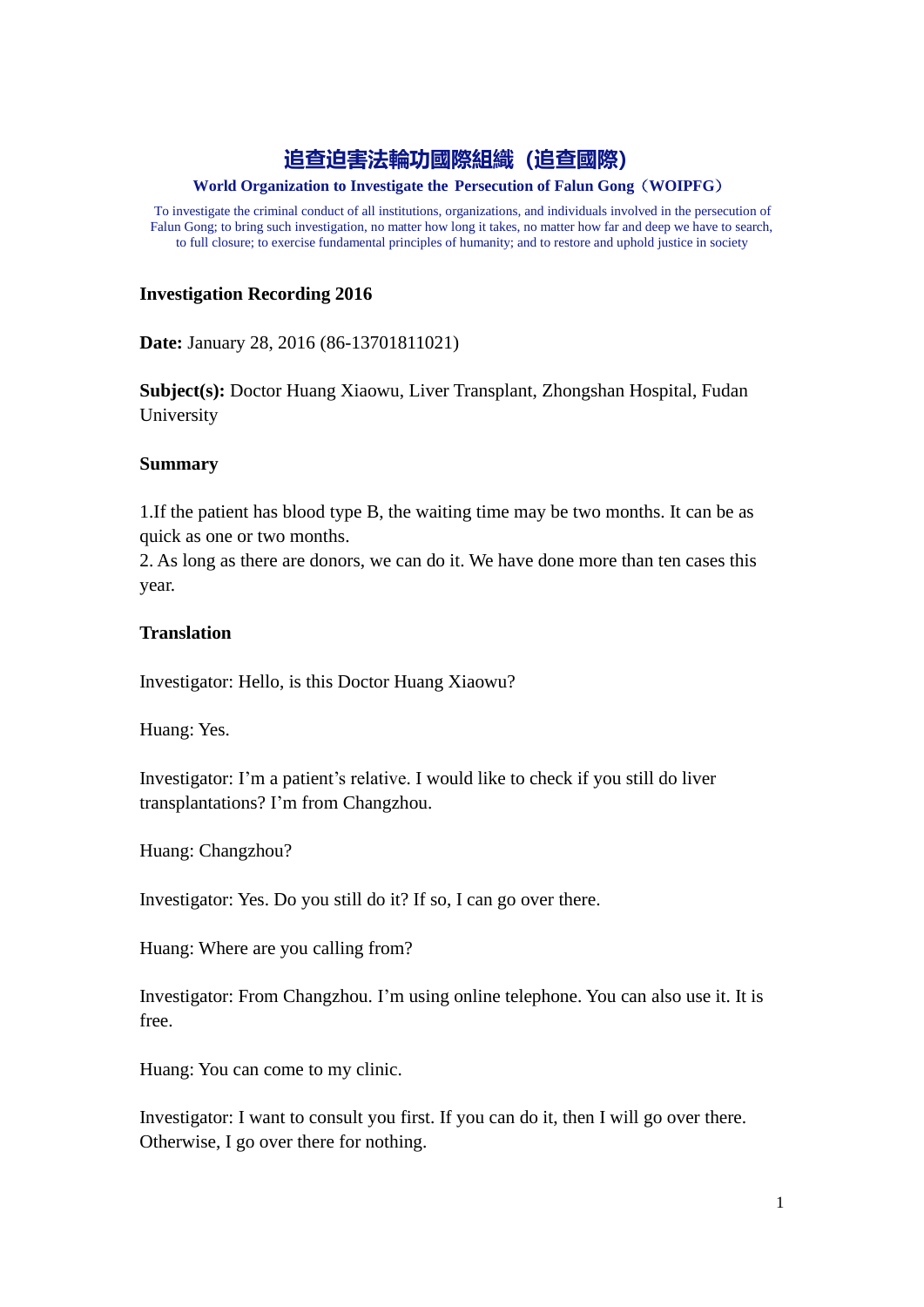Huang: Where did you get my phone number?

Investigator: From a friend who might be a patient of yours in the past. He gave me a phone number indirectly. Zhongshan Hospital did quite a lot of transplantations in the past…Since I was looking for a liver transplantation doctor, he gave me your phone number that he got somewhere.

Huang: Okay, yes, we do that. Bring the patient's information to my clinic and let me take a look.

Investigator: Ah, you can do it. Your hospital can do it now?

Huang: Yes.

Investigator: How long do we need to wait?

Huang: What is the patient's blood type?

Investigator: Blood type B.

Huang: If it is blood type B, then he'll need to wait for some time.

Investigator: For how long?

## Huang: **Maybe two months. It can be as quick as one or two months.**

Investigator: Can be as quick as one or two months? Have you performed any transplantations after the New Year Day?

Huang: Of course. This year we did about… (not clear)

Investigator: Oh, so you started doing it for 2016?

## Huang: **As long as there are donors, we can do it.**

Investigator: Ah?

Huang: As long as there are donors, we can do it.

Investigator: Okay. How many cases have you done for 2016?

Huang: More than ten cases.

Investigator: More than ten cases. That's good. That means your hospital does more